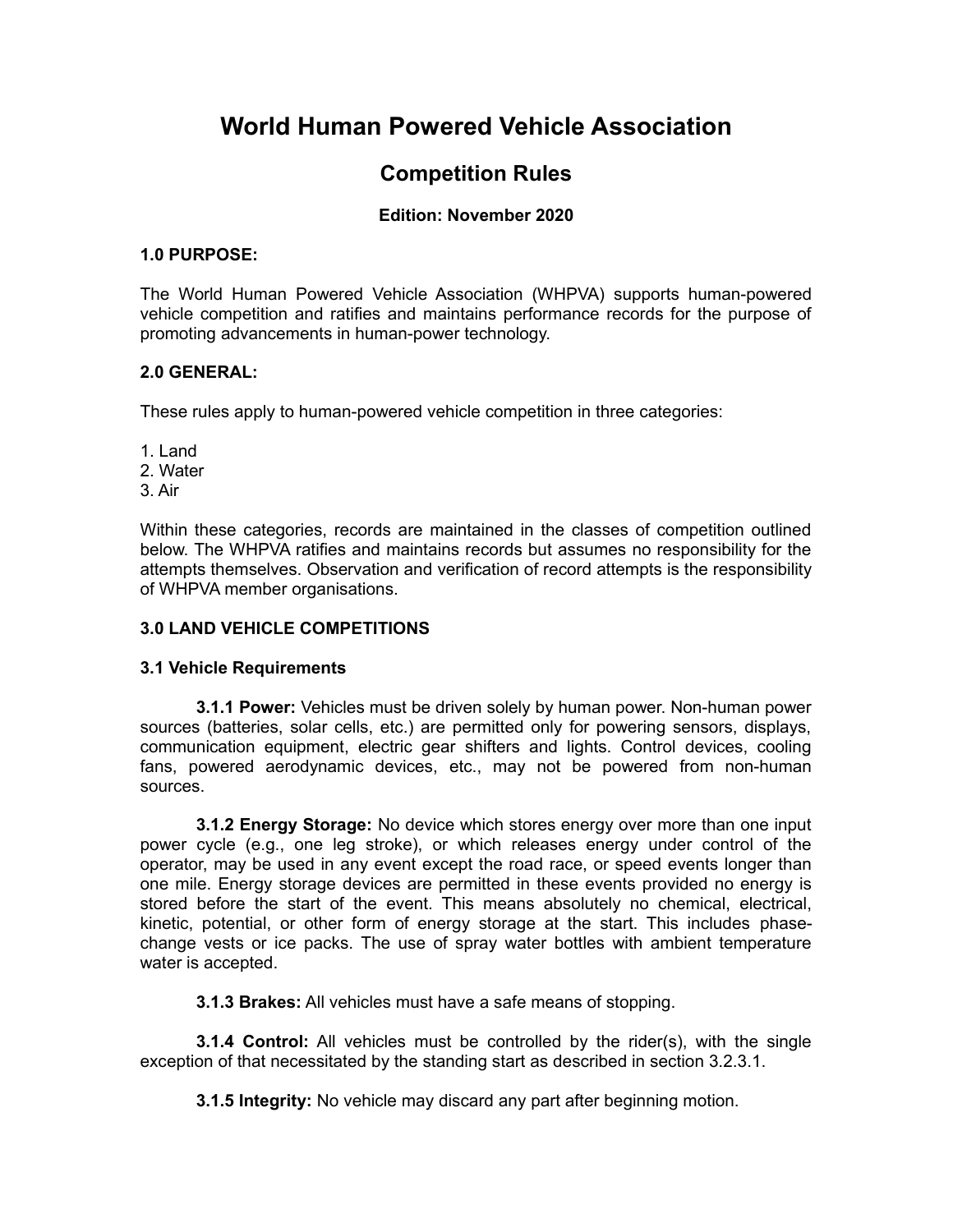**3.1.6 Geometry:** The vehicle geometry may not be alterable during use except for steering purposes; i.e. sails or moving control surfaces specifically intended to enhance the sailing characteristics of the vehicle are not permitted.

**3.1.7 Vehicle Classes:** Vehicles shall be recognised in the following classes:

**3.1.7.1 Open:** Any human powered land vehicle.

## **3.1.7.2 Restricted or Part-faired:** To be defined.

#### **3.2 Events**

**3.2.1 Competition Classes:** Competition events shall be recognised in the following classes:

**3.2.1.1 Single Rider:** Only one person.

**3.2.1.2 Multiple rider:** Two or more persons.

**3.2.1.3 Arms only:** Competitors may use arms only power in all WHPVA events; land, water and air. It will be deemed a separate event category if the rules in section 3.4 "Arm Power Rules" are met. Event officials may request separate arm power events for safety or practical purposes.

**3.2.1.3.1** Physically handicapped riders: Rules to be determined. Event Directors may institute special competitions in this area.

**3.2.1.4 Male and female riders**: The WHPVA shall recognise separate records for males and females in all events.

**3.2.1.5 Organiser's option**: Classes may be combined by the event organiser for a single race, but all records will be maintained in the classes indicated.

**3.2.1.6 Altitude**: The WHPVA recognizes land speed records divided into high and low altitude classes. The division between high and low is at 700 meters above sea level.

**3.2.1.7:** Pure Human Power Class: The WHPVA recognizes land speed records in traditional classes and where applicable in pure human power classes as defined in rule 3.3.1.

**3.2.2 Types of Events:** The following race events are recognised:

**3.2.2.1 200 Metre Speed Trial:** The winner of this event shall be the vehicle achieving the highest average speed over a 200 metre interval. A flying start from any distance is permitted, within practical limits as established by the event organiser.

**3.2.2.2 200 Metre Speed Trial, 600 metre start:** Highest average speed over a 200 metre interval. Flying start from not more than 600 metres before the 200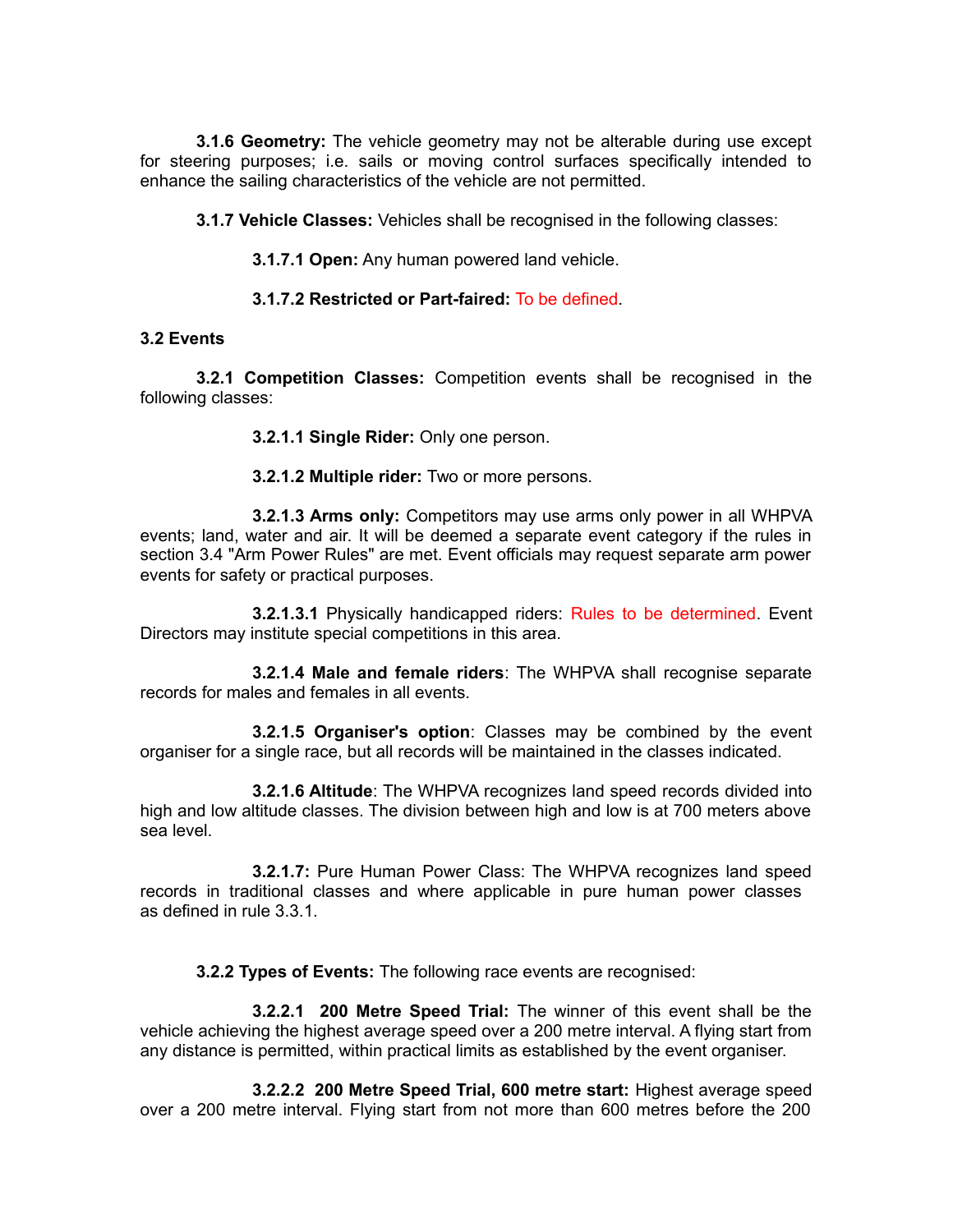metre timed section.

**3.2.2.3 500 Metre Speed Trial:** Identical to 3.2.2.1 except 500 metres.

**3.2.2.4 1 Kilometre Speed Trial:** Identical to 3.2.2.1 except 1 kilometre.

**3.2.2.4.1 1 Kilometre Speed Trial:** Identical to 3.2.2.4 except standing start.

**3.2.2.5 4 Kilometre Speed Trial:** Identical to 3.2.2.1 except 4 kilometres and standing start.

**3.2.2.6 10 Kilometre Speed Trial:** Identical to 3.2.2.1 except 10 kilometres and standing start.

**3.2.2.7 100 Kilometre Speed Trial:** Identical to 3.2.2.1 except 100 kilometres and standing start.

**3.2.2.8 1 Mega-Metre (1,000,000 metres) Speed Trial:** Identical to 3.2.2.1 except 1,000,000 metres and standing start.

**3.2.2.9 1 Mile Speed Trial:** Identical to 3.2.2.1 except 1 mile.

**3.2.2.10 1/4 Mile Elapsed Time:** Shortest elapsed time to travel 1/4 mile. Standing start.

**3.2.2.11 1-Hour Time Trial:** Maximum distance in one hour. Closed course. Standing start. Distance is determined by direct measurement. Alternatively, the time trial distance may be calculated from the course length and lap timings.

**3.2.2.12 1-Hour Time Trial, Velodrome:** Maximum distance in one hour on closed course of maximum 500m length. Standing start. Distance is determined by direct measurement. Alternatively, the time trial distance may be calculated from the course length and lap timings.

**3.2.2.13 6-Hour Time Trial:** Same as 3.2.2.11 except 6 hours

**3.2.2.14 12-Hour Time Trial:** Same as 3.2.2.11 except 12 hours.

**3.2.2.15 24-Hour Time Trial:** Same as 3.2.2.11 except 24 hours.

**3.2.2.16 Road Race:** Winner is the vehicle to first complete a designated number of laps on a designated course, or travel the longest distance within a designated time period. Standing start, flying start or LeMans start. No records shall be recognised for this event.

**3.2.2.17 Practical/Commuter Vehicle:** Rules to be determined.

**3.2.2.18 Special Records Events:** Members are encouraged to submit applications for new record categories to the WHPVA. Significant achievements may be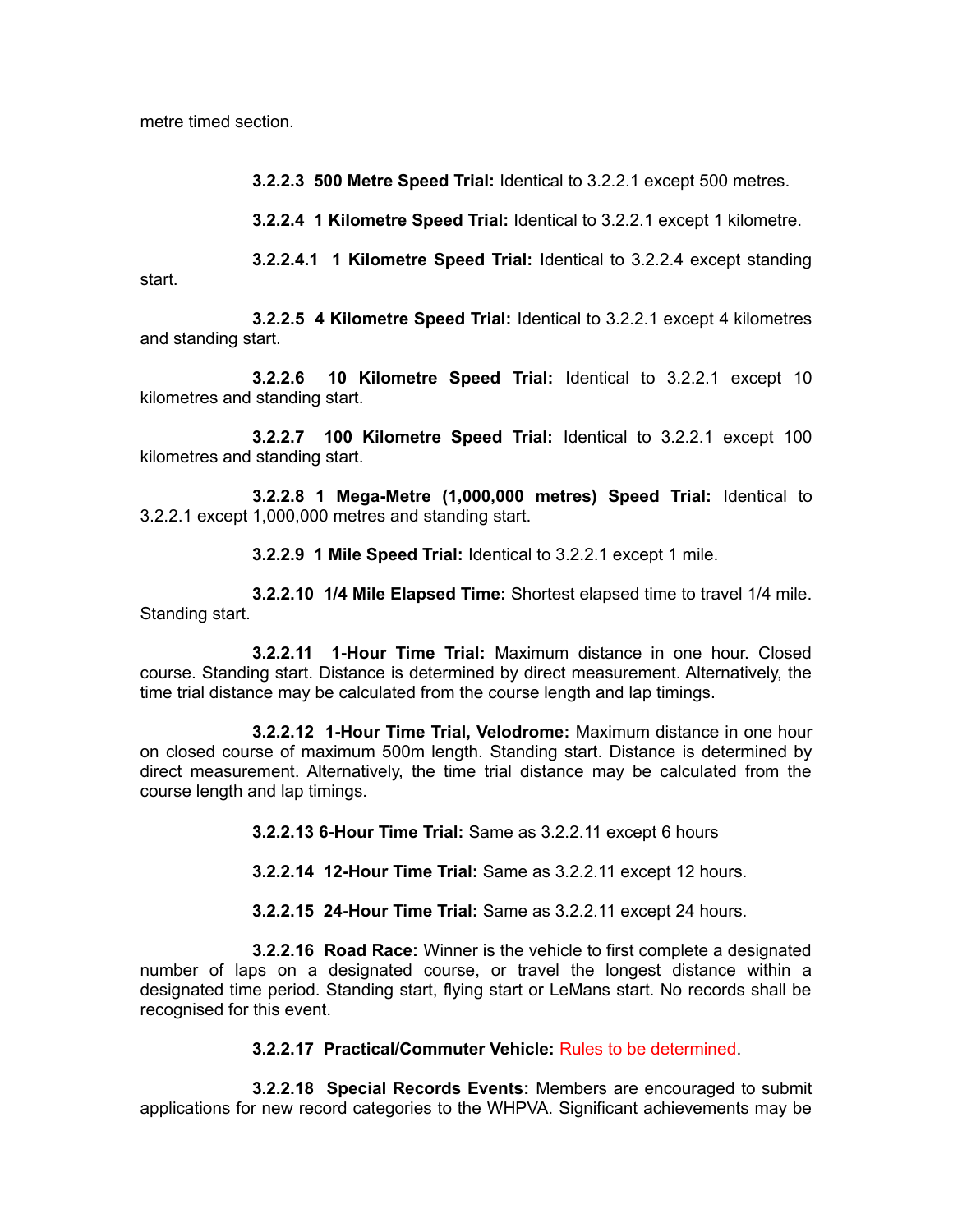recognised as new record classes.

#### **3.2.3 Starts**

**3.2.3.1 Standing Start:** A standing start is an unassisted start from the stationary position, except that vehicles which are unstable at low speeds may be assisted by one assistant and optional technical support gear for not more than 15 metres. The assistant may not push the vehicle.

**3.2.3.2 Flying Start:** A flying start is where the vehicle may accelerate before entering the timed portion of the course. Push assists by one or more persons are permitted. Pushers may not assist the vehicle for more than 15 metres.

**3.2.3.3 LeMans Start:** A LeMans start is where the vehicles are parked diagonally on one side of the race course, while the riders line up on the other side of the track. At the start of the race, the riders run to their vehicles, get in, and proceed onto the course. Push assists are not permitted. However, if any vehicle is unstable at low speeds, a single assistant is permitted to stabilise the vehicle for not more than 15 metres. The same assistant may also assist the rider in getting into the vehicle, closing canopies, etc.

**3.2.4 Drafting:** No human-powered vehicle may be assisted in any record attempt by a pacing vehicle used for the purpose of aerodynamic assistance.

**3.2.5 Change of Riders:** No change of riders or removal of riders is permitted during a race.

**3.2.6 Passing:** In multiple-vehicle races, lapped vehicles must yield right-of-way to lapping vehicles. Blocking or obstructing the race path by weaving is prohibited. Vehicles should follow a steady predictable line during a race and avoid sudden manoeuvres which might cause accidents.

## **3.2.7 Safety Requirements**

**3.2.7.1 Helmets:** All riders shall wear helmets during all competition. Helmets must meet the standards of a nationally accredited testing facility.

**3.2.7.2 Vehicle Safety:** Vehicles may be disqualified from competition due to inadequate braking capability, lack of stability, poor visibility, presence of dangerous protrusions, or other unsafe design features.

**3.2.8 Conduct:** Any competitor judged by the event organiser(s) to be riding without regard for the safety of others or deliberately obstructing other competitors may be disqualified from that particular event.

Any competitor or team found to have carried out intimidations, threats or assaults against anybody will automatically be disqualified from that particular event and may additionally be disqualified from further record attempts for up to 12 months.

**3.2.9 Illegal Substances:** The competitor may be subject to tests for drugs or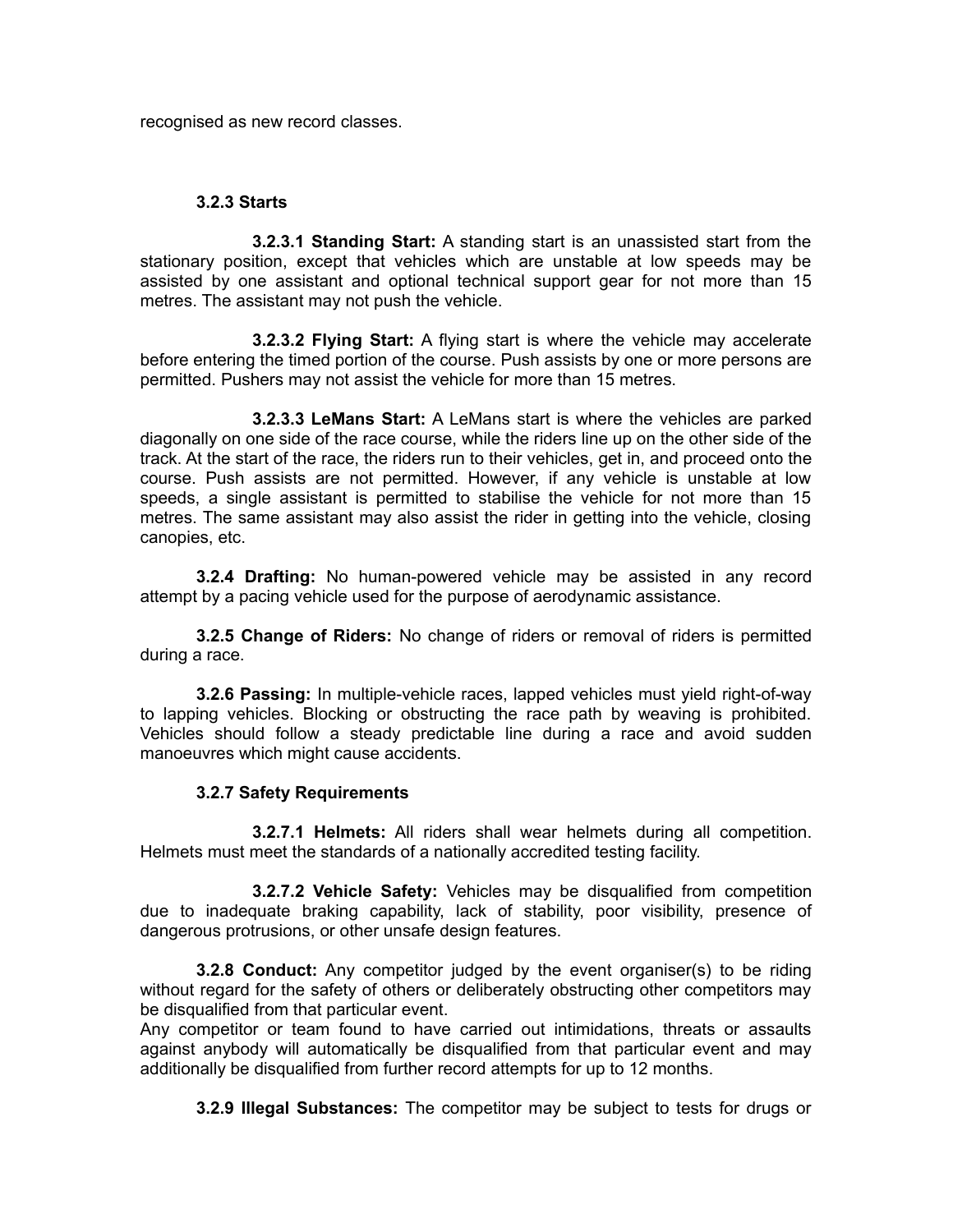other substances designed to enhance athletic performance that may be defined as illegal by the International Olympic Committee at the time of the attempt. Detection of illegal substances will invalidate the attempt.

## **3.3 COURSE REQUIREMENTS**

**3.3.1 Course Flatness and Straightness:** Except for courses for the road race events, time trial events one hour and over, and the pure human power class, all courses must meet the following flatness requirement: If an imaginary line is drawn from the end of the timed portion of the event course back toward the beginning of the course but sloped upward at a slope of 2/3 percent (1 metre in 150), at no point may the vehicle course pass above this line. Curved courses may be used for any event, provided the same flatness requirement is met. The 200 metre time trap in the 200 metre speed trial events, however, must be contained in a straight section. All curved courses must be clearly marked with the limiting inside boundary. Any vehicle crossing a wheel over this boundary shall be disqualified from the run. Course distance shall be measured from the inside boundary of turns.

Pure Human Power Class: All courses must be sufficiently flat to give no speed advantage compared to the otherwise same situation on a hypothetical course with constant elevation. One case with which this is fulfilled is when all points of a timed section have an elevation which is equal to or higher than that of its start, and all points of a run-up section have an elevation which is equal to or lower than that of its finish. See Appendix D for explanations.

**3.3.2 Course Measurement:** In order to qualify as a record course, distances and elevation difference must be measured and certified by a registered Civil Engineer, a registered Land Surveyor, or a person with equivalent training.

**3.3.3 Timing:** All timing must be accomplished by automatic start and stop actuation. Timers must be certified as accurate to within 1/100 of a second in 10 minutes or 1 second per day at a temperature of 20 degrees/C, plus or minus 5 degrees/C. Certification must be by a chronographic testing service or a registered Electrical Engineer. Timing to the nearest 1/100 second is required, and timing to the nearest 1/1000 second is preferred.

**3.3.4 Wind:** For any run to be approved as a record, except as noted in section 3.3.4.1 below, the wind velocity in any direction must not exceed 6 (six) kilometres per hour (1.67 metres per second). Wind velocity measurement must be taken during the duration of the actual timed run at the finish of the course, at a level of 2 metres above the course surface. These restrictions apply to closed and straight courses.

**3.3.4.1 Wind Restrictions for Long Duration Events:** There are no wind restrictions for time trial events of one hour or longer, or for distance events of 100 km or greater, provided the event is held on a close course, at least one full lap is completed, and the impact of up- and downwind portions of the track is balanced. The geometry of vehicles competing under this rule shall be fixed: there will be no sails or moving control surfaces specifically intended to enhance the sailing characteristics of the vehicle.

## **3.4 ARM POWER RULES**

**3.4.1 Power:** Power from the rider(s) to vehicle momentum shall be transmitted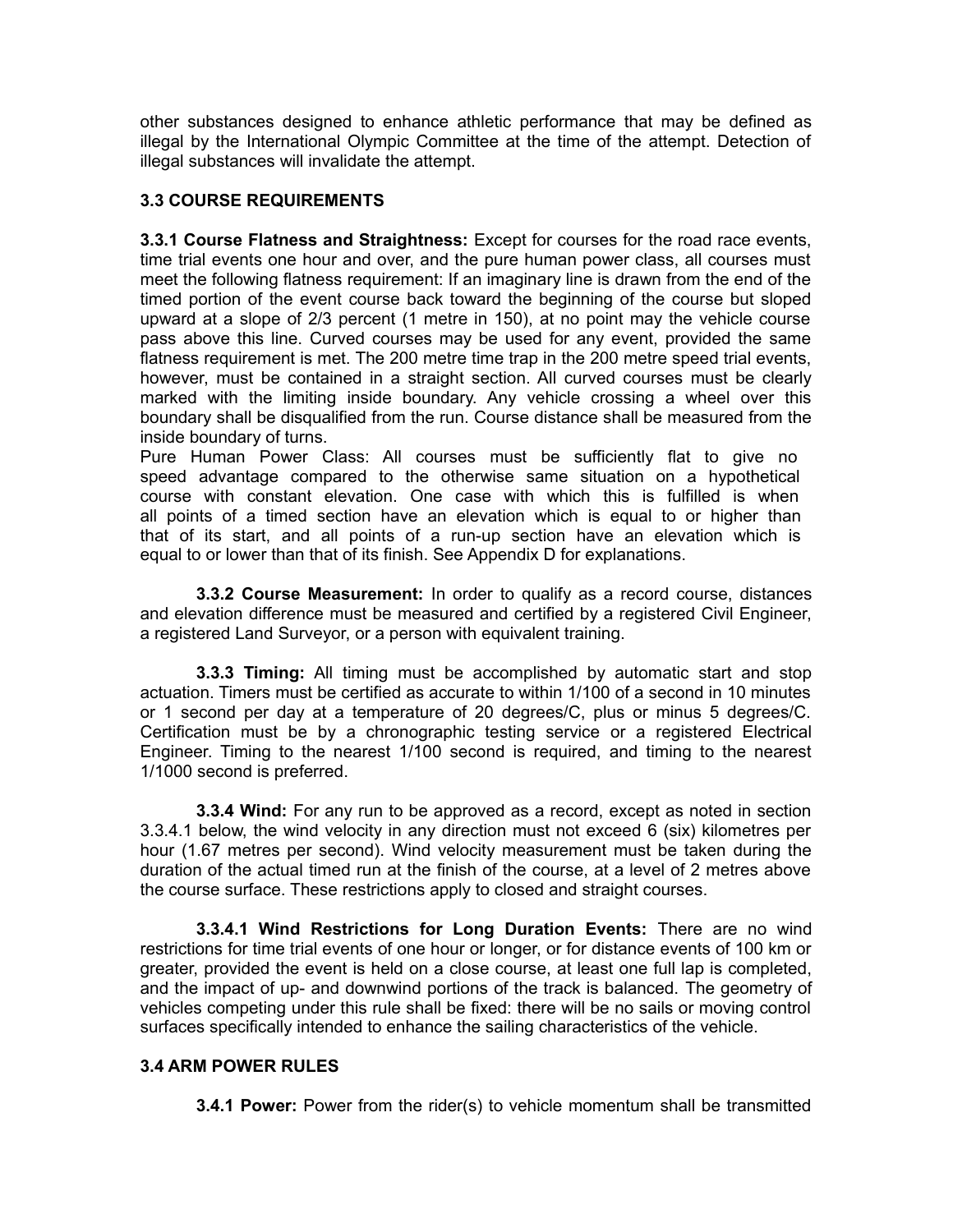by way of rider(s) arm and hand movements only. Upper torso above hips may contribute such power output. No part of a rider's leg or foot shall contribute to upper body power output for gaining and maintaining vehicle momentum.

**3.4.2 Control:** No restrictions, but must meet all WHPVA vehicle control requirements as set forth in general rules.

**3.4.3 Qualification:** Any rider may compete in arms only events provided they meet all arm power rules.

**3.5 DOCUMENTATION** -Written documentation of a record attempt must be submitted to the sanctioning WHPVA Member Organisation within 30 days after the attempt. This shall include:

• The date, time and location of the attempt.

• The names of the vehicle designer(s), builder(s), and rider(s) and the name(s) of the person(s) or organisation(s) applying for the record.

- Photographs of the vehicle, or acceptable drawings.
- Evidence of timer calibration and accuracy.
- Evidence of course measurement and accuracy.

• A statement that all of these regulations and conditions have been complied with, signed by the applicant and both observers.

- A record of the environmental conditions during the whole attempt.
- Speed and direction of wind

• A videotape showing the attempt, starting procedure and compliance with these regulations and conditions is highly recommended.

*See also* WHPVA OBSERVER GUIDELINES.

#### **4.0 WATER VEHICLE COMPETITION RULES:**

#### **4.1 VEHICLE REQUIREMENTS (PURE HUMAN POWER CLASS)**

**4.1.1 Power:** Vehicles must be driven solely by self-contained human power. Non-human power sources (batteries, solar cells, etc.) are permitted only for powering sensors, displays, communication equipment, or lights. Control devices, cooling fans, aerodynamic and hydrodynamic devices must be human powered. Some exceptions may be allowed, but must be approved in advance of any attempt by the WHPVA Records Committee. Power may not be extracted from wave energy or wind and water currents, except momentarily in such a way that the overall effect during the attempt does not constitute an advantage when compared to the same attempt without these conditions, or within the tolerances specified in Appendix B.

**4.1.2 Energy Storage:** In events with a flying start the accumulation of the kinetic energy of vehicle and rider(s) is permitted in accordance with rule 4.2.3.2. Other forms of energy storage are permitted provided this energy is created within the timing section of an attempt and provided its source is human power. No pre-start storage is allowed. See Appendix B and also rule 4.1.1 regarding instrument batteries.

**4.1.3 Propulsion:** Propulsion must be provided entirely by hydrodynamic and/or aerodynamic devices. Any type of fluid-dynamic propulsion device is allowed. Particular characterisations of propulsion, e.g. oars, propellers, paddle wheels, or those not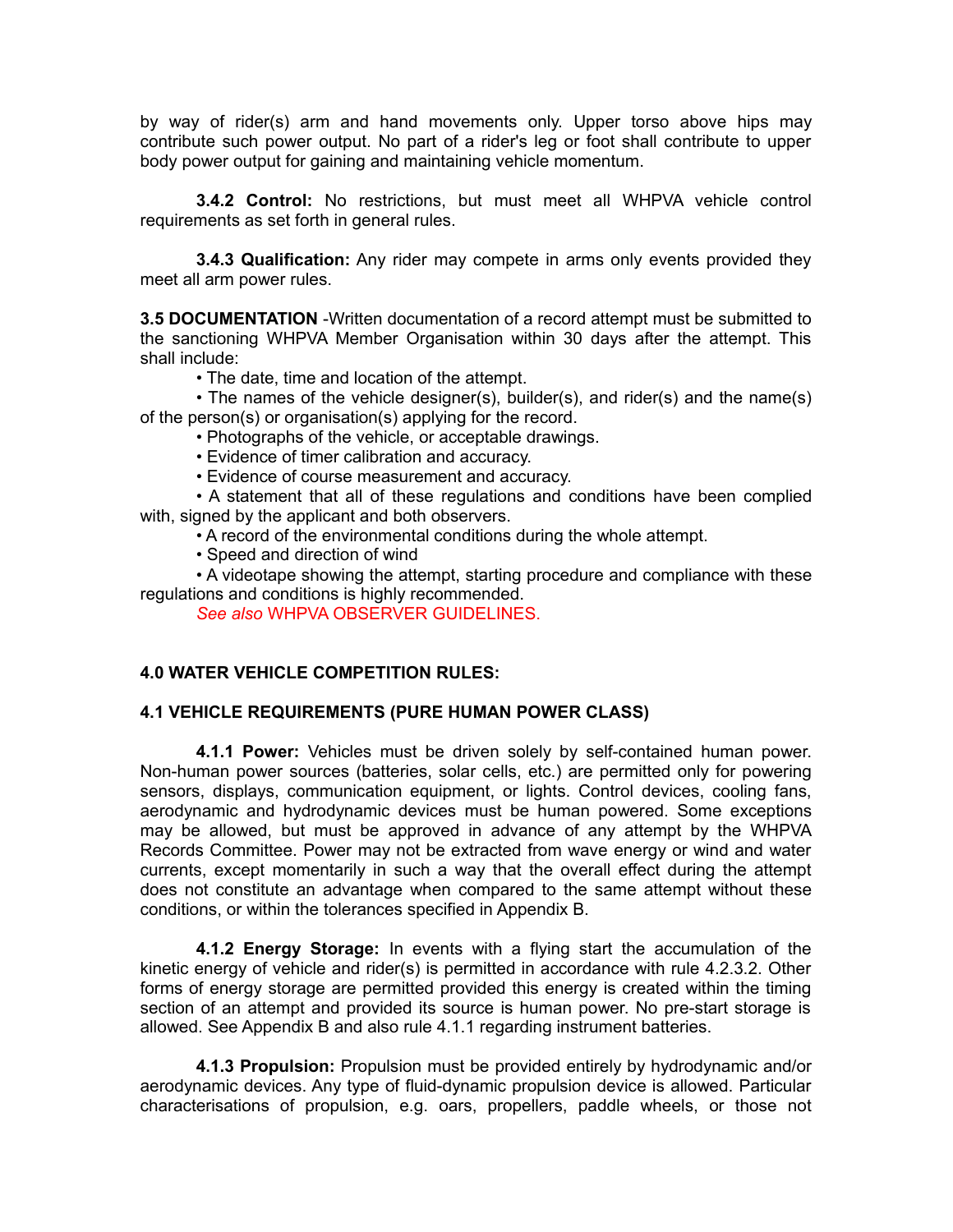covered by these rules (e.g. punting) may be divided into separate sub-classes. Riders may use any and all parts of their bodies for propulsion (except for the 'Arms Only' class defined in rule section 4.2.2.3.)

**4.1.4 Control:** Vehicle control forces must be provided by onboard ridercontrolled mechanical, hydrodynamic, or aerodynamic device(s). The onboard rider(s) must control the vehicle; other person(s) or means must not control the vehicle. Autosteering devices under the direct control of the rider are permitted.

**4.1.5 Integrity:** No materials may be jettisoned for aiding propulsion or lightening the craft other than unadulterated water or air collected during the attempt. The rider must ride on or in the vehicle.

**4.1.6 Support:** All types of devices directly or indirectly supported by the water are allowed. This includes displacement and planing craft, hydrofoils, hovercraft, and craft having moving skins or tracks. Vehicles using an "air cushion" or "ground effect" are permitted, whereas craft capable of free flying are not. Records characterised by the type of support, e.g. displacement craft, or underwater craft, are considered sub-classes (see 4.2.1.2). The rider(s) and vehicle must be able to begin and end any attempt fully afloat and essentially stationary with respect to the water. For the passage through the timing section itself, see 4.2.3.

**4.1.7 Rider Attributes:** Any number of active riders of either gender may power the vehicle. The gender and number of riders constitute a class distinction, e.g. singlerider, women. Those who request a class distinction for other physical attributes: youth, senior, physical size, physical disability, etc. may request such distinction from the WHPVA Records Committee. Approval must be completed prior to any record attempt.

## **4.2 WATERCRAFT CLASS EVENTS**

**4.2.1 COMPETITION CLASSES:** A complete list of watercraft classes maintained, and events within those classes, are shown in Appendix A. The WHPVA web site at [http://www.WHPVA.org](http://www.WHPVA.org/) may contain updated Appendix information. The following class types are recognised for events:

**4.2.1.1 Pure Human Power Class:** Watercraft must meet the requirements as defined in section 4.1 to be automatically recognised as such.

**4.2.1.2 Sub-Classes:** Classes that do not meet the requirements of the Pure Human Power Class as defined in section 4.1 are called sub-classes. The WHPVA may record or publish achievements in sub-classes that are regarded as worthwhile. The rules governing sub-classes are the same as for the watercraft Pure Human Power Class with the exception of the particularities in question. The sub-class must be qualified by these particularities, if possible within its name.

**4.2.1.3 Other Achievements in Watercraft:** A record attempt, which nearly fits into an existing class but does not fulfil all requirements, may be recognised as an "outstanding achievement" or "qualified record" within the existing class, provided that the particularity of the attempt is clearly recognisable. An "outstanding achievement" or "qualified record" within an existing class may include class records maintained by other organisations.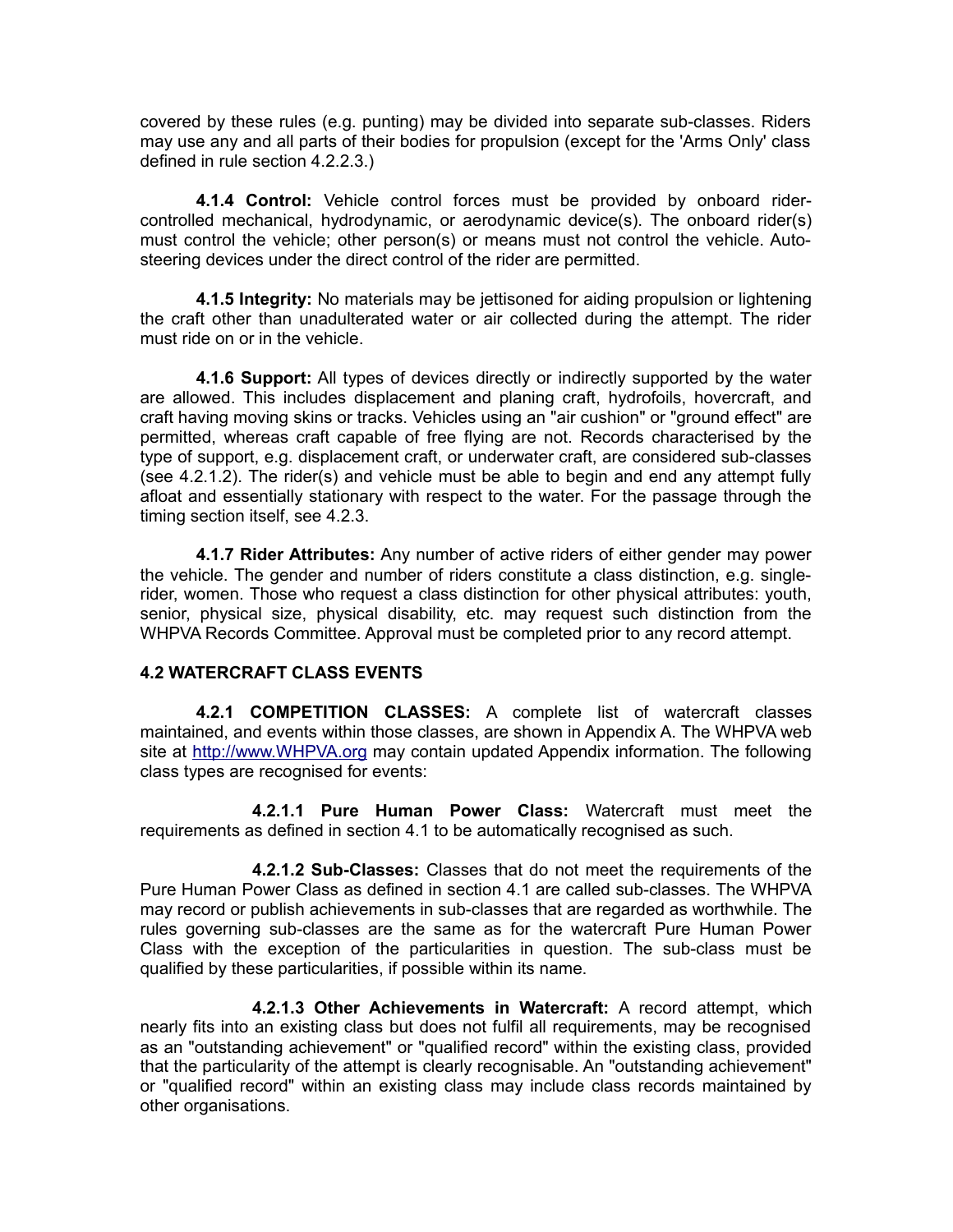**4.2.1.4 New Classes:** New classes may be started at any time but will not necessarily be maintained or published by the WHPVA until added to the class list by the WHPVA Records Committee at its discretion.

**4.2.2 CLASS CATEGORIES:** For the purpose of event records within the watercraft Pure Human Power Class, the following categories shall be recognised (class categories in Sub-Classes must be separately approved. See Appendix A):

**4.2.2.1 Single Rider:** The vehicle shall contain only one person.

**4.2.2.2 Multiple Riders:** The vehicle shall contain two or more persons. Multi-rider classes may be gender mixed.

**4.2.2.3 Arms Only Riders:** Deemed a separate category when following rules are met:

**4.2.2.3.1 Power:** Power from the rider(s) to vehicle momentum shall be transmitted by way of rider(s) arm and hand movements only. Upper torso above the hips may contribute to arm and hand power output. No part of a riders leg or foot shall contribute to upper body power output for gaining and maintaining vehicle momentum.

**4.2.2.3.2 Control:** No additional restrictions, but must meet all WHPVA vehicle control requirements as set forth in the watercraft rules.

**4.2.2.3.3 Qualification:** Any riders may compete in arms only events provided they meet all power rules. Riders who have disabilities that prevent them from meeting all requirements of section 4.2.2.3 may request a waiver from the WHPVA Records Committee (in advance of attempt) so they may legally compete in this category. However, such request will not be granted if doing so would give the rider(s) a significant competitive advantage over others in this class.

**4.2.2.4 Male and Female Riders:** The WHPVA shall recognise separate records for male and female riders in events. Multi-rider vehicles with both male and female riders shall have no class distinction based on gender.

## **4.2.3 STARTING AND FINISHING**

**4.2.3.1 Standing Start:** The rider(s) and vehicle must be at rest and fully afloat behind the starting line when the event timing starts.

**4.2.3.2 Flying Start:** The vehicle may accelerate over an unlimited distance prior to entering the timed portion of the course. All watercraft momentum gained prior to the timing section must be made by human powered efforts of the rider(s) as required in other sections of these rules.

**4.2.3.3 Finishing:** Finishes may always be timed "flying", i.e. with the vehicle moving.

**4.2.4 DRAFTING:** A vehicle may not be aerodynamically or hydrodynamically assisted by the presence or action of any other vehicle or device. It is accepted that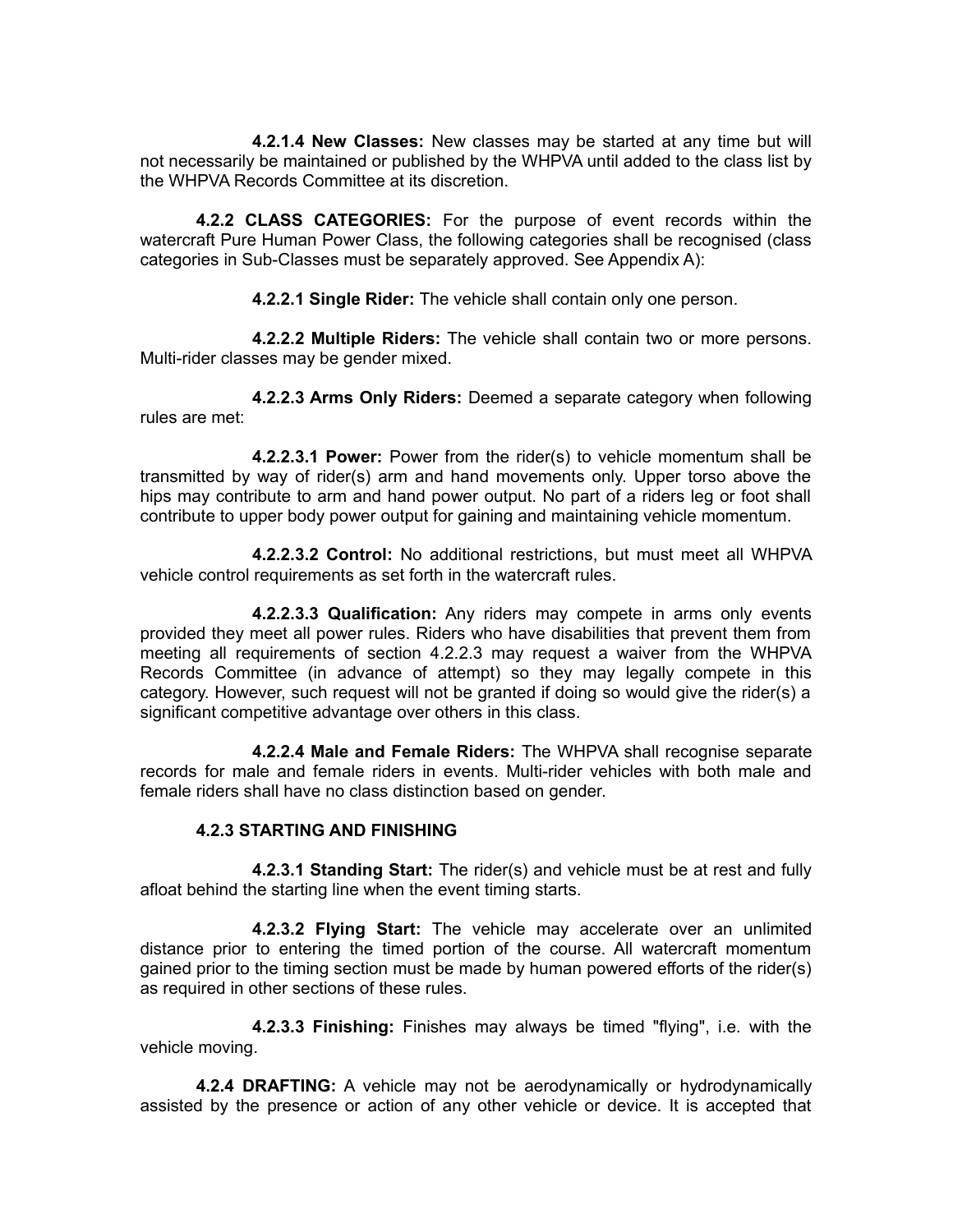passing vehicles may momentarily cause assistance (see section 4.2.6.)

**4.2.5 CHANGE OF RIDERS:** No change of rider(s) or removal of rider(s) is permitted during an event. Rider(s) may remove themselves for reason of illness or emergency and the record attempt continued if this does not result in an advantage over the normal situation. Records with defined rider changes are possible under appropriate sub-classes.

**4.2.6 PASSING:** In events where multiple vehicles are on a course at the same time, vehicles being overtaken from behind, such as being lapped, may not obstruct the path of others on course by weaving or deliberate obstruction of the course. Vehicles should follow a steady predictable line during an event and avoid sudden manoeuvres that might cause accidents. Event observers shall make judgements on passing disputes.

**4.2.7 SAFETY REQUIREMENTS:** Safety shall be paramount at all times and is the responsibility of the entrant. The observers must be satisfied that the course is safe; attempts will not be observed under unsafe course conditions or if the the competitors create unsafe conditions through their behaviour or riding style.

**4.2.7.1 Personal Flotation Devices:** Riders must in general carry one Personal Flotation Device (sometimes known as "life vests") on board for each person and wear them as instructed by the observers or event organiser. This requirement may be waived in closely supervised attempts or if equivalent buoyancy aids are worn. Riders are required to keep their own safety in mind and wear their life vests if there is a reason to, such as bad weather, cold water, known weaknesses of craft or rider(s), or not being able to swim. The standard and use of the flotation device must meet local legislative requirements and should reflect the conditions. People, craft, or courses with special risks should warrant the use of appropriate flotation devices and not just buoyancy aids.

**4.2.7.2 Buoyancy:** The vehicle must be buoyant under normal event conditions or when capsized. The event organiser may waive this requirement if they supervise each attempt closely and provide for the safety of the rider(s) and for any required recovery of the craft(s).

**4.2.7.3 Additional Safety Requirements:** The observers must be satisfied that the rider can exit the vehicle unassisted and has effective protection from injuries. Official observers may require additional safety equipment such as paddle(s), bailer, line, whistle, and flag. Safety equipment should be agreed upon in advance of attempt. For long distance events in open waters, additional pyrotechnic and radio means are recommended.

**4.2.8 CONDUCT**: In the case of record attempts carried out during race meetings or similar events, any competitor judged by the event organiser to have misbehaved during an event may be disqualified from that particular event.

**4.2.9 ILLEGAL SUBSTANCES**: The competitor may be subject to tests for drugs or other substances designed to enhance athletic performance that may be defined as illegal by the International Olympic Committee at the time of the attempt. Detection of illegal substances will invalidate the attempt.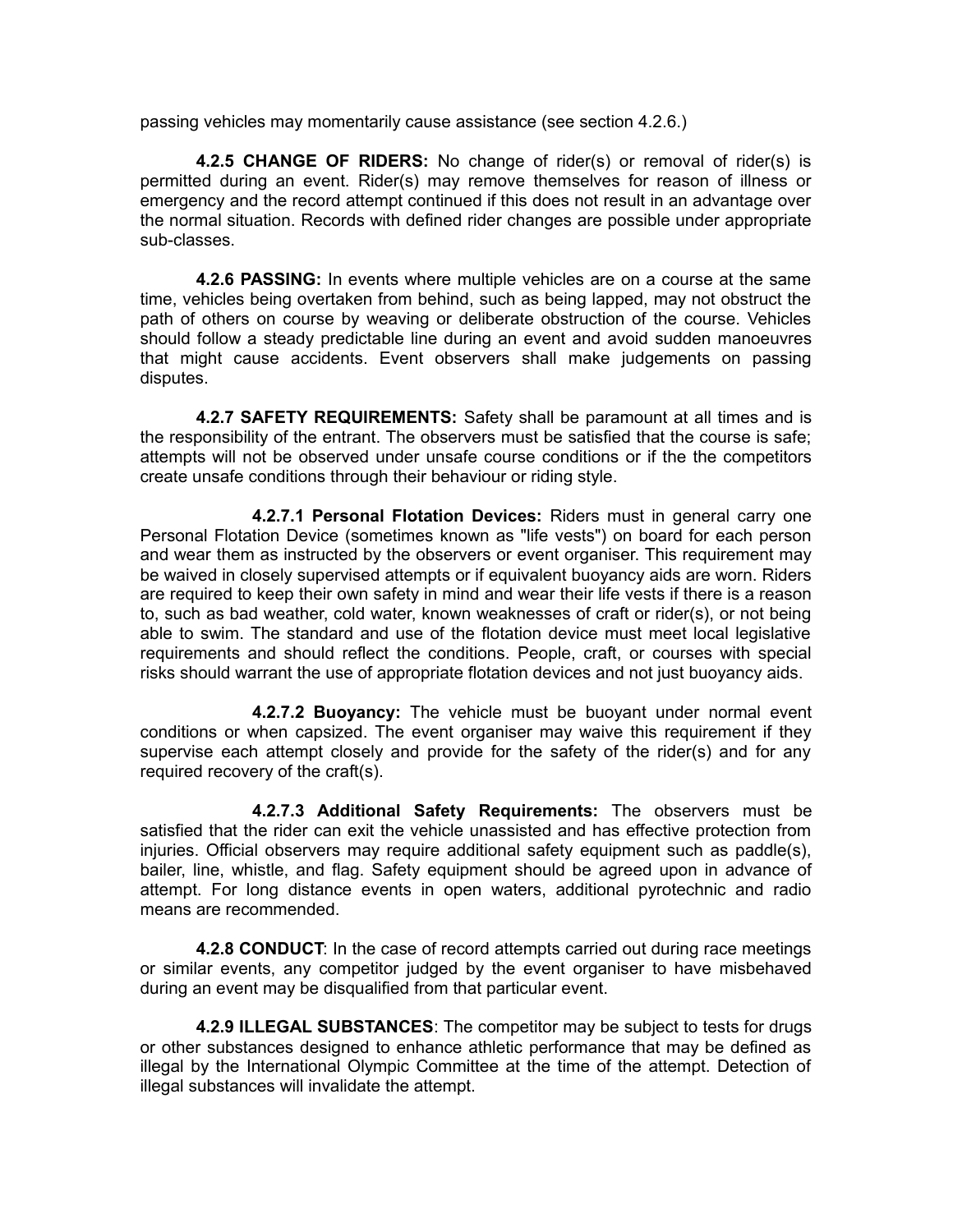#### **4.3 WATERCRAFT COURSE REQUIREMENTS**

**4.3.1 COURSE LAYOUT:** The course shall be defined as the shortest possible path between the start and finish line, which may include markers that must be passed in a specified manner. A speed measurement shall be made by measuring the elapsed time over the specified distance.

**4.3.2 COURSE MEASUREMENT:** The distance of a course shall be measured and certified by a registered Civil Engineer, licensed Surveyor, or equivalent. Markers establishing the distance must be firmly attached to the earth, either on shore, on driven piles or by other means not subject to drift due to current or wind. The start/stop actuators or transits for timing shall be located at these positions. The measurement error must be indicated and the course lengthened by at least this error, i.e. if the measurement error is 0.1 m, the nominal 100 m course must be laid out as 100.1 m, but 100.0 m used in any further calculations for speed.

**4.3.3 COURSE DEFINITION:** Courses can have the same or different start and end points, but must be continuously measured, i.e. it is not permissible to consider the average of a number of runs as a record.

**4.3.4 ENVIRONMENTAL FACTORS:** It must be proved plausibly that there is no net environmental power input or advantage due to potential energy difference during the attempt except for the allowable tolerances. Ways of establishing this and the currently allowable tolerances are described in Appendix B. Vehicles which do use environmental energy over the tolerated amount are considered in a sub-class of environmentally-assisted vehicles. There are no restrictions regarding altitude.

**4.3.5 WATER:** The water must be liquid (no ice boats) and be of a temperature and salinity as found in natural bodies of water. The depth must be sufficient that no support is derived directly or indirectly by the bottom. See Appendix B.

**4.3.6 TIMING:** Timing equipment must have a resolution of at least 0.1 s except for long distance events where 1 second is sufficient. Timing results must be rounded in the unfavourable direction or accepted statistical methods applied (and documented) in the case of multiple timing devices. Methods such as Video-Timing or Global Satellite Positioning are allowed if it can be shown that they are suitable, sufficiently accurate, and calibrated. Videotape documentation of events is highly recommended; see section 4.4.

**4.4 DOCUMENTATION** -Written documentation of a record attempt must be submitted to the WHPVA within 30 days after the attempt. This shall include:

• The date, time and location of the attempt.

• The names of the watercraft designer(s), builder(s), and rider(s) and the name(s) of the person(s) or organisation(s) applying for the record.

• Photographs of the vehicle, or acceptable drawings.

- Evidence of timer calibration and accuracy.
- Evidence of course measurement and accuracy.

• A statement that all of these regulations and conditions have been complied with, signed by the applicant and both observers.

• A record of the environmental conditions during the whole attempt:

• Speed and direction of wind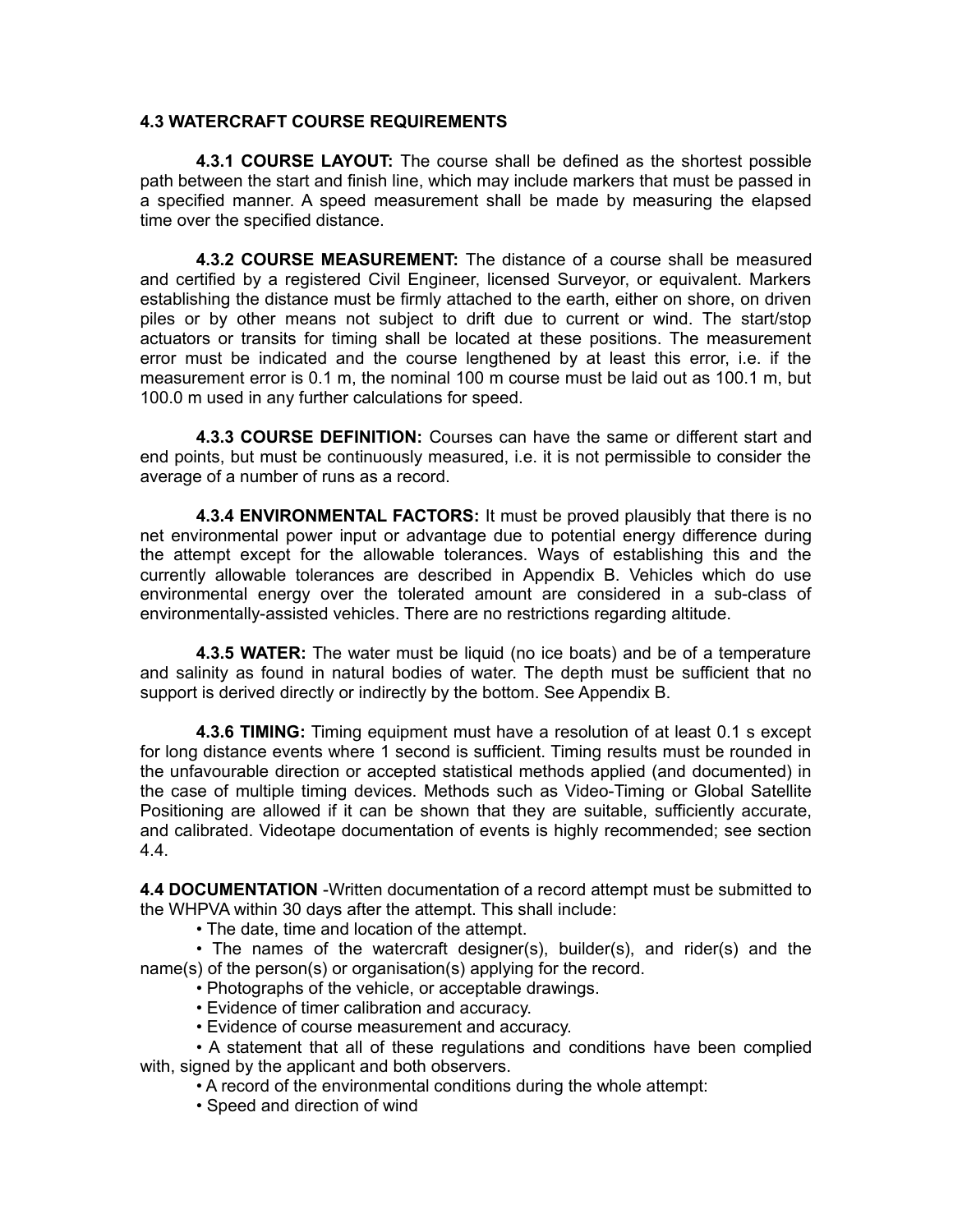• Speed and direction of water current(s)

• Water conditions (sea state and type of water body, water depth if relevant. See Appendix B)

• A videotape showing the attempt, starting procedure and compliance with these regulations and conditions is highly recommended.

## **5.0 AIR VEHICLE COMPETITION RULES:** To be determined.

#### **6.0 OBSERVERS:**

All record attempts must be sanctioned by an WHPVA member organisation and witnessed by at least two observers appointed by the sanctioning organisation. Observers should be independent of the competing team and qualified by training or experience for observation. The responsibility of observers is to establish that WHPVA Competition Rules have been followed for an attempt, record all information relevant to the attempt, and provide the sanctioning national organisation with an Observers' Report.

#### **7.0 RATIFICATION:**

The WHPVA will ratify record performances organised under these rules. In order for a record to be ratified, the sanctioning national organisation must file a request for ratification together with the completed Observers' Report for the attempt, with the WHPVA Record Committee within 45 days of the event.

At least one member of the competing team must be a current member of an WHPVA member organisation.

#### **8.0 ALL COMERS RECORDS**

Records will be recognised on a national basis, and by general geographic area, such as Europe, North America, Africa, etc. The best performance in a given country or general area shall be the All Comers Record, regardless of the nationality of rider or machine. The best performance between All Comers Records in different countries shall be the World Record.

#### **9.0 RULES CHANGES**:

Any member of an WHPVA member association may recommend a change of rule to the WHPVA Board.

#### **Appendix A**

#### **WHPVA Watercraft Classes and Events**

• 100 metre flying start speed trial -Men, single rider

\_\_\_\_\_\_\_\_\_\_\_\_\_\_\_\_\_\_\_\_\_\_\_\_\_\_\_\_\_\_\_\_\_\_\_\_\_\_\_\_\_\_\_\_\_\_\_\_\_\_\_\_\_

- 100 metre flying start speed trial -Women, single rider
- 2,000 metre standing start speed trial -Men, single rider
- 12 hour standing start speed trial -Men, multiple rider
- 12 hour standing start speed trial -Women, multiple rider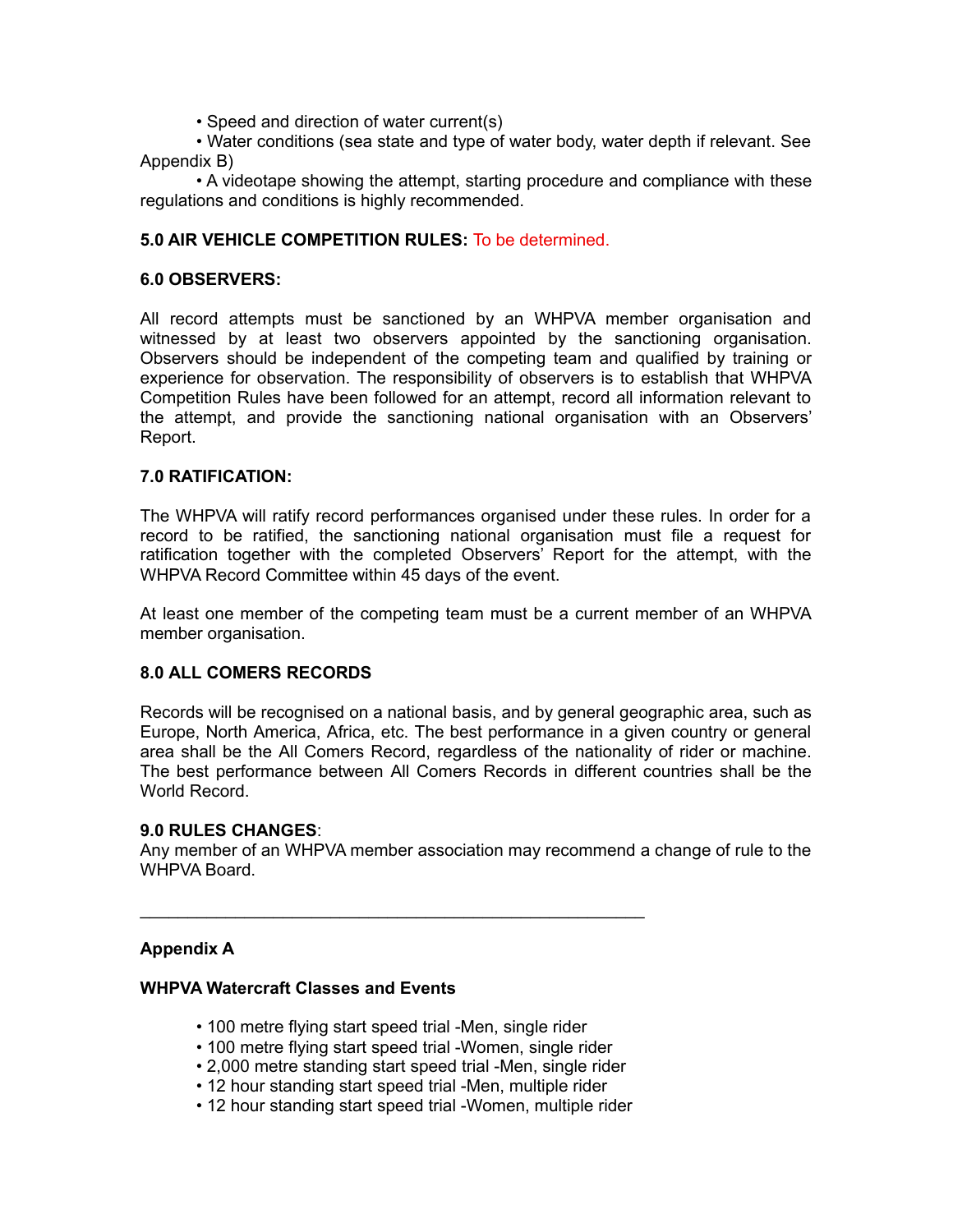- 24 hour standing start speed trial -Men, single rider
- 24 hour standing start speed trial -Multiple riders \_\_\_\_\_\_\_\_\_\_\_\_\_\_\_\_\_\_\_\_\_\_\_\_\_\_\_\_\_\_\_\_\_\_\_\_\_\_\_\_\_\_\_\_\_\_\_\_\_\_\_\_\_

## **Appendix B**

#### **WHPVA Watercraft Environmental Tolerances and examples**

**Wind and Current**: Attempts may be disallowed if observation notes show that wind or water currents may have contributed to an improved average course speed (inclusive of flying start run-ups) when compared with a hypothetical no-wind or no-current situation. Favourable winds and currents which result in a speed advantage of less than 1% may be tolerated if this can be adequately and accurately shown.

Measurement errors must be specified except in cases where it is clear that even large errors have no relevance.

Examples (these are not rules, but suggestions for showing their fulfilment):

#### **Water currents:**

Water surface current can easily be measured by timing and sighting a floating orange. Except near the inflow and outflow of rivers, the water current in lakes is usually negligible except for the wind-induced surface current.

#### **Wind:**

Wind strength can be measured by a variety of instruments either instantaneously or by averaging during the duration of the attempt. Accuracy is not important as long as it can be shown that there is no net power gain. For example with unstreamlined vehicles, if there is a favourable gust this can be discounted if there is at least an unfavourable gust from the opposite direction with at least the same duration.

Wind direction can be measured instantaneously by a number of devices: wind vanes, streamers, smoke, or soap bubbles. The wind direction can be considered constant if it varies only slightly during the attempt in the experience of the observers, otherwise the deviations must be recorded.

Streamers such as a simple woollen thread, smoke, etc. are extremely sensitive and can show very low wind strengths and their direction. Some axial vane devices are very sensitive and if set up in the direction of the run will count both forward and backward, thus immediately showing the average wind component strength and direction. A negative (i.e. headwind) count is sufficient evidence to prove no wind assistance at the location of the instrument provided that the true wind direction is shown to be at an angle of less than 45 degrees for completely unstreamlined craft and less than 10 degrees for highly streamlined craft or craft using air propellers. In cases of doubt it is suggested to gather sufficient measurements for the record committee to decide.

## **General:**

What counts is the experience, integrity, and common sense of the observers. Clearly, a